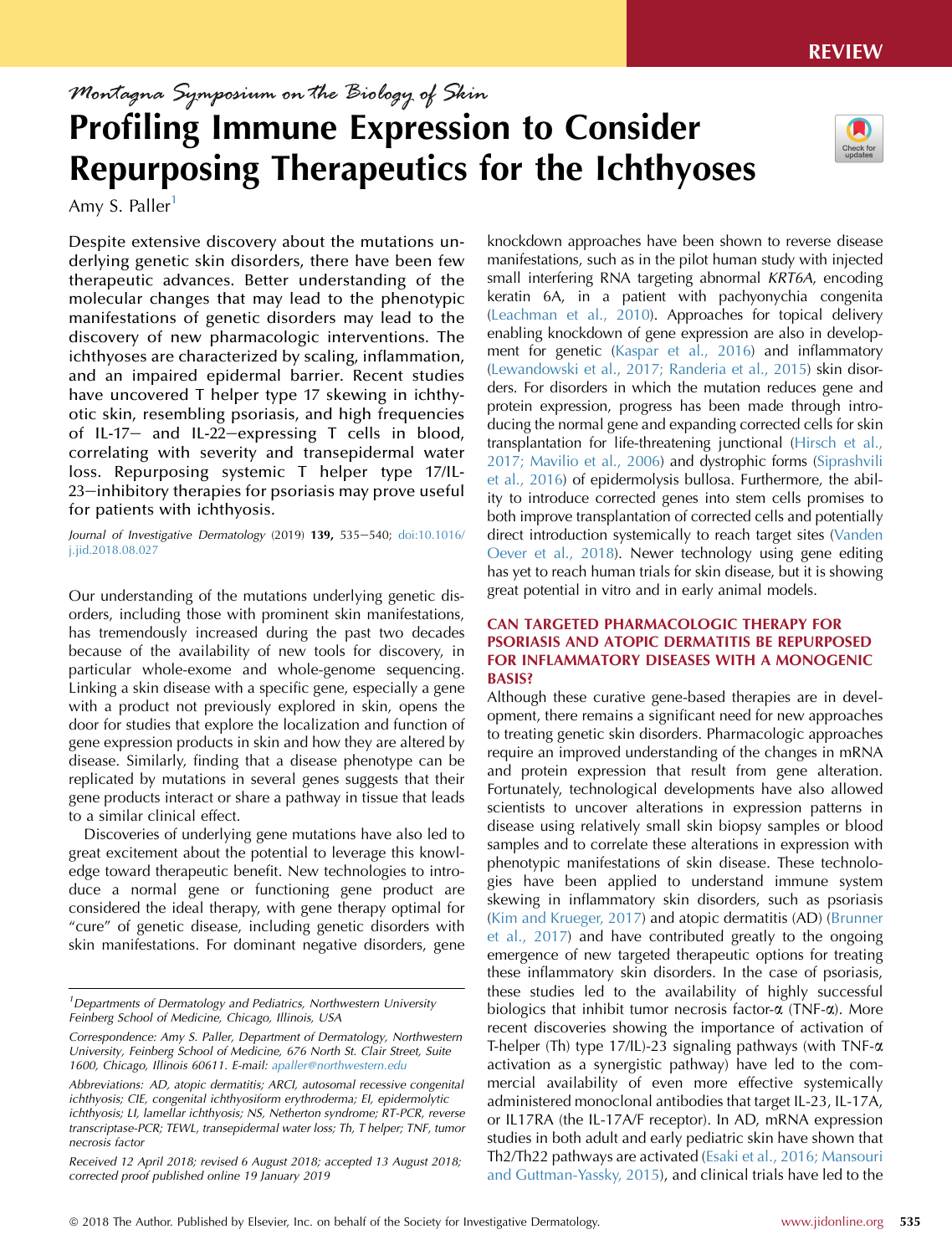## AS Paller

Profiling Ichthyosis Expression to Repurpose

Figure 1. Major orphan forms of ichthyosis. Representative images showing the scaling and variable erythema of (a) congenital ichthyosiform erythroderma, (b) lamellar ichthyosis, (c) epidermolyic ichthyosis, and (d) Netherton syndrome.



recent commercial availability of the first Th2-targeting monoclonal antibody ([Simpson et al., 2016](#page-5-0)).

Inflammation is a common phenotypic manifestations of several inherited disorders of skin, raising the possibility that commercially available and pipeline therapeutics that target common inflammatory diseases could be harnessed toward genetic skin disorders. The possibility of "repurposing" drugs that are existent or already in clinical trials allows for the very rapid transition from laboratory-based discovery to clinical trials and use by patients, in contrast to the long delay from discovery to commercial availability if trials show achievement of primary endpoint(s). An additional benefit of treatment based on discovery of the molecular expression patterns, downstream of genetic alteration, is the ability to find shared molecular disease characteristics that correlate with phenotypic manifestations, enabling treatment of groups of patients who share molecular characteristics, rather than the potentially more restrictive personalization at the gene mutation level.

### THE ICHTHYOSES: A GROUP OF RARE DISORDERS WITHOUT SATISFACTORY THERAPY

Ichthyosis is a group of genetic disorders resulting from variants in more than 50 genes. The clinical feature that characterizes ichthyosis, regardless of underlying genetic basis, are scaling, usually generalized and in association with inflammation [\(Mazereeuw-Hautier et al., 2018; Takeichi and](#page-5-0) [Akiyama, 2016; Vahlquist et al., 2018](#page-5-0)). However, all forms of ichthyosis have been associated with protein and lipid abnormalities that lead to a defective epidermal barrier, manifesting functionally as increased transepidermal water loss (TEWL). Ichthyosis vulgaris typically results from heterozygous or compound heterozygous mutations in FLG, the gene encoding the barrier protein filaggrin, and is a common disorder (approximately 10% of individuals) that is associated with an increased risk of developing AD ([Baurecht et al., 2007\)](#page-4-0). Although less common (up to 1:1,500 males), recessive X-linked ichthyosis results from mutations in STS, encoding steroid sulfatase, in which accumulation of cholesterol sulfate promotes corneocyte retention [\(Elias et al., 2004](#page-5-0)). Ichthyosis

vulgaris and recessive X-linked ichthyosis usually respond well to topically applied emollients and keratolytic agents.

In contrast, there are dozens of rarer ("orphan") forms of syndromic and nonsyndromic ichthyosis ([Oji et al., 2010\)](#page-5-0). The most common among these orphan forms of ichthyosis are autosomal recessive congenital ichthyosis (ARCI), with its phenotypic spectrum from congenital ichthosiform erythroderma (CIE) to lamellar ichthyosis (LI), Netherton syndrome (NS) (also autosomal recessive), and epidermolytic ichthyosis (EI) (autosomal dominant) [\(Vahlquist et al., 2018\)](#page-5-0) (Figure 1). Biallelic mutations in TGM1, encoding transglutaminase 1, cause most cases of LI, whereas mutations in 10 other genes, many of which are involved in the lipoxygenase pathway or lipid metabolism (ABCA12, ALOX12B, ALOXE3, CERS3, CYP4F22, LIPN, NIPAL4, PNPLA1, SDR9C7, and SLC27A4/ FATP4), more commonly lead to the CIE or an intermediate phenotype of variable severity ([Richard, 2018; Shigehara](#page-5-0) [et al., 2016; Vahlquist et al., 2018\)](#page-5-0). NS results from mutations in SPINK5, leading to deficiency of the proteinase inhibitor LEKTI (lympho-epithelial Kazal-type-related inhibitor), whereas EI most commonly occurs from heterozygous mutations in KRT10 or KRT1. In general, these orphan forms cause a much greater burden, including on quality of life, and are a greater treatment challenge. Available treatments, primarily systemic or topical retinoids, promote keratinocyte differentiation and shedding, thereby reducing scaling and skin thickening. Retinoids sometimes improve, but more often increase, skin inflammation.

Although the inflammation, cutaneous thickening, and scaling that characterize the ichthyoses are traditionally attributed to the cardinal barrier defect, few studies have addressed the molecular basis for these phenotypic features. However, understanding the pathway to phenotypic features could lead to more effective, targeted therapeutic approaches. For example, absence in CHILD syndrome (i.e., congenital hemidysplasia, ichthyosiform erythroderma, and limb defects) of the NSDHL gene, encoding nicotinamide adenine dinucleotide phosphate-dependent steroid dehydrogenase-like, was recognized to lead to both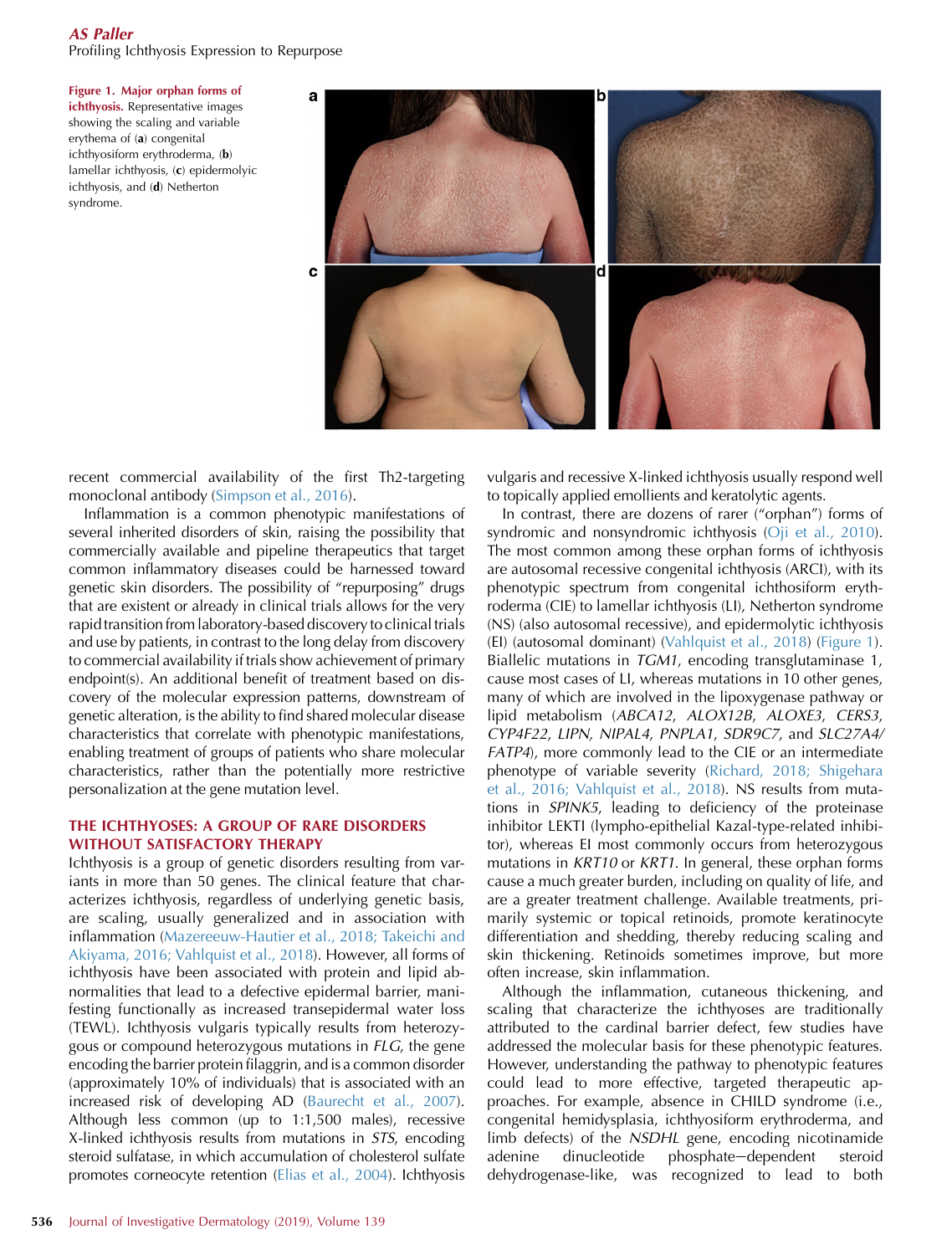cutaneous deficiency of cholesterol and accumulation of toxic early pathway components toward cholesterol biosynthesis. By both blocking the pathway upstream of NSHDL and correcting the deficiency of the cholesterol end product with a topically applied compounded medication containing lovastatin and cholesterol, clinical, histological, and ultrastructural cutaneous changes of CHILD syndrome were markedly improved within 6 weeks ([Paller et al., 2011\)](#page-5-0).

## FEW INVESTIGATIONS OF BIOMARKERS IN HUMAN AND MOUSE MODEL ICHTHYOTIC SKIN AND BLOOD

Most investigations with human ichthyotic skin have focused on barrier alterations, such as epidermal hyperplasia/ increases in KRT16 and KRT6B, and abnormalities in differentiation (LOR, FLG) and lipid metabolism genes ([Descargues et al., 2006; Pavez Lorie et al., 2009](#page-4-0)). Few have studied the potential role of inflammatory dysregulation in disease development, and most of these have focused on NS; more comprehensive analysis of skin from patients with ichthyosis has only recently been performed. Nevertheless, these early studies suggest an interplay among expression of proinflammatory cytokines and chemokines, epidermal hyperkeratosis, and barrier abnormalities. For example, human NS keratinocytes, human keratinocytes incubated with kallikrein 5, and skin from  $Spink5^{-/-}$  mice have shown increases in PAR2, TSLP, IL1b, IL8, and TNF mRNA expression [\(Briot et al., 2009](#page-4-0)); however, inactivation of PAR2 (protease-activated receptor 2) did not reduce the cutaneous inflammation in an adult NS mouse model, despite inhibiting TSLP expression ([Briot et al., 2010](#page-4-0)). In another study, NS mouse models showed diverse cytokine activation with increases in mRNA levels of genes encoding innate, Th2, Th17, and Th22 cytokines (IL-1 $\beta$ , TNF- $\alpha$ , IL-4, IL-13, IL-17, and IL-22) and corresponding chemokines (TSLP, CCL17, CXCL1, CCL20, and S100A8/9) ([Furio et al., 2014](#page-5-0)), and increases in IL-33 were uncovered in the skin of two patients with NS [\(Konishi et al., 2014](#page-5-0)). In LI organotypic cultures, IL-<sup>1</sup>a receptor antagonists block hyperkeratosis ([O'Shaughnessy](#page-5-0) [et al., 2010\)](#page-5-0), whereas IL-37 $\beta$  partially suppressed the cutaneous phenotype in  $Abca12^{-/-}$  mouse models of harlequin ichthyosis through reduction of increased chemokine expression ([Cottle et al., 2015](#page-4-0)). In addition, Krt1-knockout mice (EI) have increased IL-18, and depleting IL-18 partially rescues the EI skin phenotype [\(Roth et al., 2012\)](#page-5-0). In the few studies of blood from patients with NS, levels of selected polar cytokines were increased [\(Akagi et al., 2013; Hosomi](#page-4-0) [et al., 2008; Renner et al., 2009; Van Gysel et al., 2001\)](#page-4-0), but there was inconsistent evidence of Th2 skewing.

Therapeutic interventional studies, coupled with investigation of cytokine alterations, have provided further evidence of cytokine alteration with improvement, although expression of only selected cytokines has been evaluated. In a patient with NS, [Fontao et al. \(2011\)](#page-5-0) found an increase in mRNA expression of several cytokines in lesional skin (IFN- $\gamma$ , IL-6, IL-8, IL-10, IL-17, and IL-23, but not IL-4, IL-5, or IL-31) and nonlesional skin (TSLP, TNF- $\alpha$ , and TGF- $\beta$ ). Infliximab therapy led to clearance of inflammation (but not xerosis, scaling, and serum IgE levels) by 1 year with reduction in all cytokines in lesional skin, except in IL10 and TNFA, both of which remained increased. In another NS patient, 4 months of omalizumab therapy (with pulsed steroids in the first month) led to marked clinical improvement in association, with more than 50% reduction in blood levels of IL-1 $\beta$ , IL-5, and IL-17 (TNF was not assessed) [\(Yalcin, 2016](#page-5-0)). Although retinoids are not thought to primarily reduce skin inflammation, reduced TNFA expression was noted in a patient with LI treated with oral liazarole, which increases endogenous retinoid levels ([Pavez Lorie et al., 2009\)](#page-5-0).

### DEMONSTRATION OF TH17 SKEWING IN ICHTHYOTIC SKIN AND BLOOD

The first more comprehensive assessment of mRNA expression of proinflammatory cytokines and chemokines as a function of ichthyosis disease severity was recently published ([Paller et al., 2017](#page-5-0)). mRNA expression patterns for 54 genes that encode proteins involved in skin barrier formation and T-cell differentiation were assessed by reverse transcriptase-PCR from the lesional skin of 21 patients, 10 years of age and older, with the most common subtypes of orphan ichthyosis (ARCI-LI, ARCI-CIE, EI, and NS) of variable severity. Data were compared with mRNA in skin from age-matched healthy control individuals and adult patients with AD or psoriasis. TEWL measurements from the upper arm were all high, with the NS and CIE subtypes significantly higher than LI and EI subtypes. Compared with agematched controls, all subtypes of ichthyosis had strong Th17 skewing (e.g., significant increases in mRNA econding IL-17A, peptidase inhibitor 3/PI3, CCL20, DEFB4B, and the S100As). IL-23p19 was increased only for CIE and NS, IL-12/IL-23p40 only for CIE, and IL-22 for both CIE and NS. Some Th1 markers were increased in some patients, without correlation with disease severity; markers of general inflammation, innate immunity, and Th2 markers were minimally or not increased (for representative examples, see [Figure 2](#page-3-0)). The Th17 skewing for several markers was comparable or greater to that seen in the skin of adults with psoriasis. IL-17A expression correlated well with the disease severity ( $r = 0.57$ ) and even more strongly with the erythema subscore severity  $(r = 0.74)$ .

Subsequent analysis by gene array of skin from 29 patients with these forms of ichthyosis, including 21 from the RT-PCR study, showed 132 differentially expressed genes that were shared among the ichthyoses compared with age-matched healthy control skin [\(Malik et al., 2019](#page-5-0)). In addition to those found to be up-regulated in the initial RT-PCR study, this microarray analysis showed additional IL17 and TNFA co-regulated genes recognized to be markers of psoriasis (e.g., IL17F, IL36B/G, IL36R, KYNU, and VNN3). The increases in Th17 expression correlated with TEWL as well as severity. Although the ichthyoses lacked the reduction in expression of genes encoding proteins of differentiation and tight junctions (e.g., LOR, FLG, and CLDN1) seen in AD, several alterations in lipid metabolism genes were notable among the ichthyoses, including encoding an enzyme that promotes chain elongation in the synthesis of very-longchain ceramides and fatty acids. These gene expression changes were accompanied by reduction and abnormal distribution of lipids in frozen biopsy sections. Although IL-17 has been shown to reduce lipid-related gene expression in preadipocytes [\(Lee et al., 2017; Zuniga et al., 2010](#page-5-0)), the potential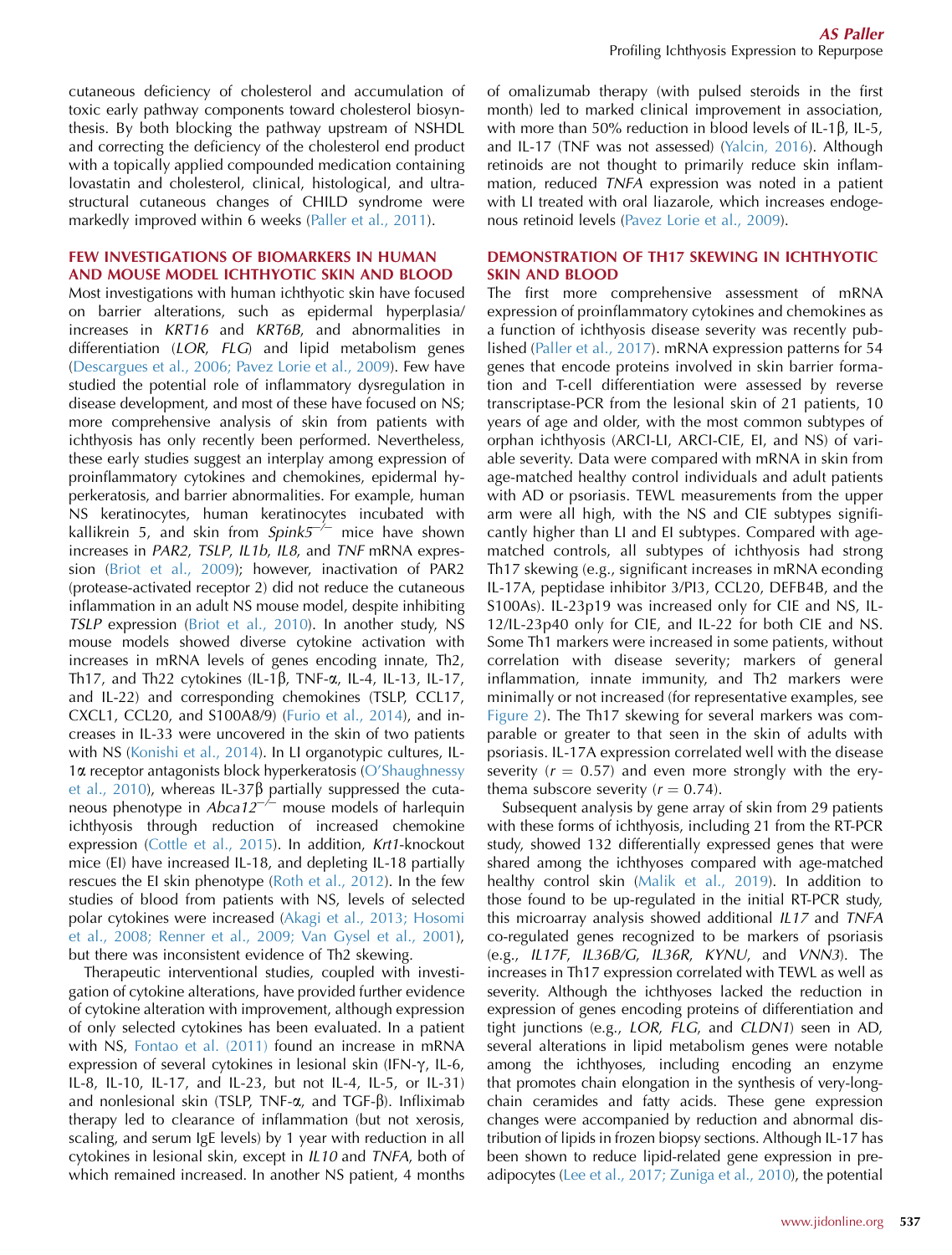<span id="page-3-0"></span>AS Paller Profiling Ichthyosis Expression to Repurpose



Figure 2. IL17/TNFA synergistic/additive gene expression is increased in ichthyosis. Expression of 42 immune genes was evaluated using reverse transcriptase-PCR from ichthyotic skin and compared with gene expression in control samples and the nonlesional (NL) and lesional skin (LS) from individuals with atopic dermatitis (AD) or psoriasis (Pso). mRNA log<sub>2</sub> values were adjusted to hARP expression levels. Graphs shown represent (a, b) innate immunity, (c, d) Th1 cytokines, (e, f) Th2 cytokines, and (g-j) Th17/Th17-related cytokines. Asterisks directly over bars are P-values compared with control samples. Lines with associated asterisks define the comparators at either end of the lines. LS<sub>mean</sub> (log<sub>2</sub> expression/hARP)  $\pm$  SEM. \*P < 0.05, \*\*P < 0.01, \*\*\*P < 0.001. TEWL, transepidermal water loss; Th, T helper; TNF, tumor necrosis factor.

relationship between Th17 cytokines and epidermal lipid expression is poorly understood and deserves investigation.

Gene array analyses also showed some distinct expression patterns among the ichthyoses, which may contribute to their differences in clinical manifestations ([Malik et al., 2019](#page-5-0)). For example, NS showed the greatest T-cell activation and a broader immune phenotype than other subtypes. EI, in contrast to the other three subtypes, did not show significant lipid abnormalities. Patients with LI had the most severe reduction in lipid metabolism genes and the most atypical Nile red lipid staining pattern, possibly because transglutaminase 1, which was deficient in LI patients, crosslinks the epidermal  $\omega$ -hydroxyceramides to terminal differentiation proteins. Future studies with larger numbers of ichthyosis patients will be required to further delineate the differences among ichthyosis subtypes and even individuals with the same clinical phenotype and gene alteration.

Given the growing recognition that inflammatory skin disorders can be associated with systemic immune system activation, blood from patients with these orphan forms of ichthyosis was also analyzed. Serum samples from the ichthyoses had increased IL-17A protein expression, as shown by Erenna immunoassays [\(Malik et al., 2019\)](#page-5-0). Furthermore, there was a high frequency of activated cutaneous lymphocyte antigen-positive and cutaneous lymphocyte antigen-negative T cells that expressed IL-17 ( $P < 0.05$ ) and IL-22 ( $P < 0.01$ ) from 47 patients with ichthyosis, particularly the NS and CIE subtypes, compared with with blood cells from healthy control individuals ([Czarnowicki et al., 2018\)](#page-4-0). These high frequencies clustered with severity and TEWL. The peripheral blood lymphocyte skewing toward Th17/IL-22 polarity raises the question of risk of systemic comorbidities, as occurs in psoriasis, particularly cardiovascular and joint inflammation, which have received little attention in ichthyosis beyond the association of arthritis as a comorbidity of harlequin ichthyosis, a severe subset of ARCI [\(Beazley et al., 2011; Chan et al., 2003;](#page-4-0) [Clement et al., 2007; Rajpopat et al., 2011](#page-4-0)).

### WHAT IS THE SIGNIFICANCE OF TH17 SKEWING IN ICHTHYOSIS?

The significance of Th17 skewing in ichthyosis and its specificity as a marker is unclear. It is possible that the shared Th17 activation is merely the response to the impaired barrier and a compensatory attempt to protect against organisms. Although innate immune response markers are known to be increased after barrier impairment by tape stripping [\(Dickel](#page-5-0) [et al., 2010](#page-5-0)), no studies have looked at the Th17 pathway response. Similarly, few studies have broadly assessed the T-cell immune molecular phenotype for inflammatory disorders. AD, characterized by barrier impairment, features skewing toward Th2/Th22 immune responses, with Th17 response to a much lesser extent and only in select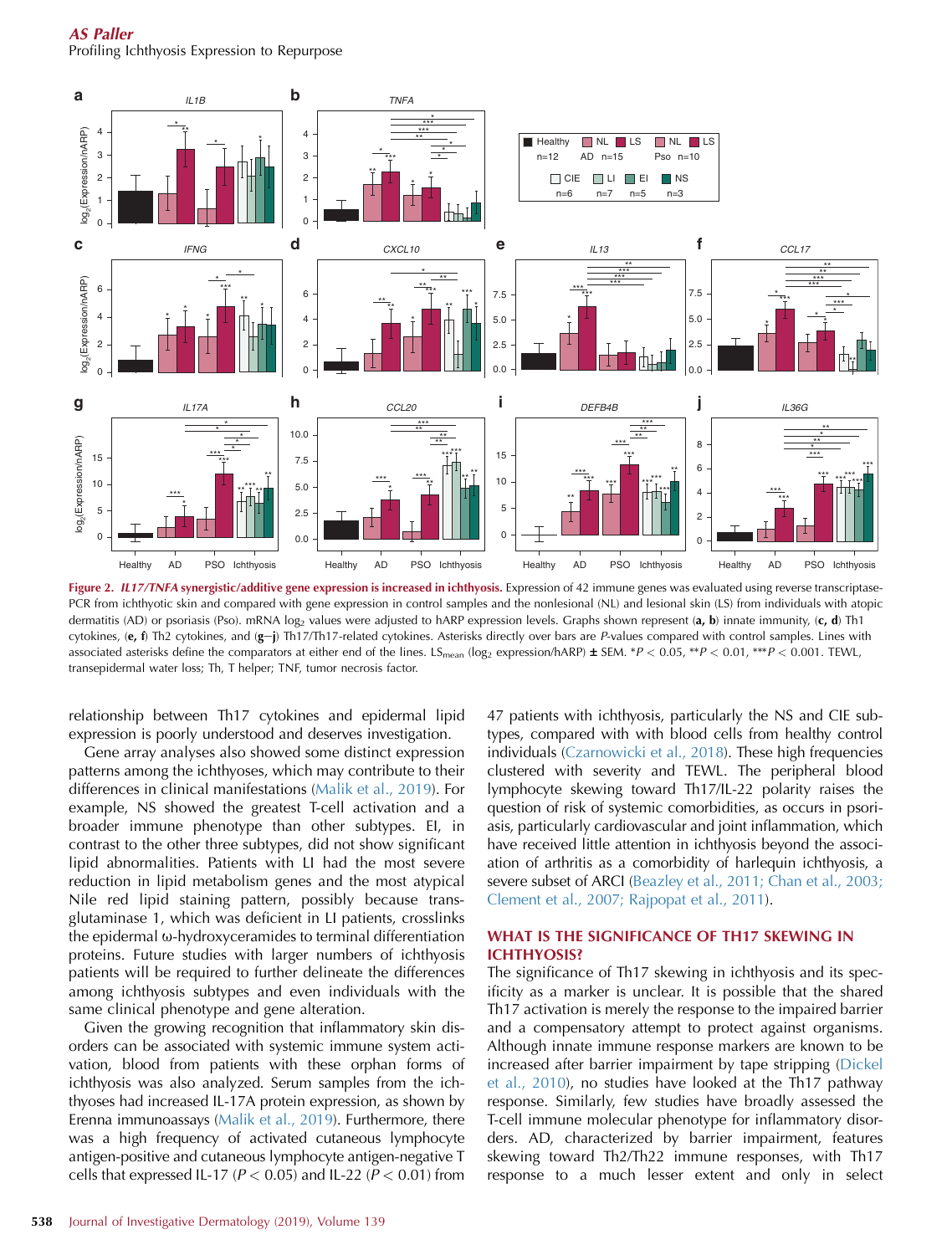<span id="page-4-0"></span>populations (Asians, young children) ([Esaki et al., 2016;](#page-5-0) [Noda et al., 2015\)](#page-5-0). The psoriasiform dermatitis induced by TNF inhibitors, particularly in patients with Crohn disease, has now been shown to have a biomarker pattern distinct from either AD or psoriasis, with a strong IFN- $\gamma$  activation signature [\(Stoffel et al., 2018](#page-5-0)). Molecular immunophenotyping of skin samples has shown allergic contact dermatitis to be a heterogenous disorder in which some allergens trigger a Th1/Th17 response (e.g., nickel) and others a Th2 response (e.g., fragrance) (Dhingra et al., 2014). In a recent gene array analysis of chronic venous wound skin (vs. healthy skin), 2-fold increases were noted for almost 3,500 genes, among them some encoding innate immune responses (IL-6; IL-8;  $\beta$ -defensin 2; S100As) and a few IL-17 and TNF- $\alpha$  coregulated genes (IL36G, KYNU), but not CCL20, CXCL1, or IL17A [\(Stone et al., 2017\)](#page-5-0). In a form of epidermolysis bullosa simplex, a chronic blistering disorder with associated inflammation, five immune response genes were differentially up-regulated compared with normal skin, based on gene arrays; these included CCL22 (Th1) and CCL5/RANTES (Th2), but none from the Th17 pathway (Bchetnia et al., 2013). Response to medication has recently been suggested as an additional marker for correlating suspected immune phenotype with clinical morphology ([Eyerich and Eyerich,](#page-5-0) [2018\)](#page-5-0). In addition to the Th2 and Th17/Th22 responses of AD and psoriasis, respectively, Th1 lymphocyte subsets were proposed to drive lichenoid responses (including in lupus erythematosus) (biomarkers such as IFN- $\gamma$  and CXCL10) and regulatory T cells (biomarkers IL-10 and  $TGF- $\beta$$ ) fibrogenic responses. Taken together, these data suggest that the strong Th17 skewing across the ichthyoses as a group is diseasespecific and not a common phenotype for chronic inflammatory disease, even with barrier abnormalities.

The other consideration is that the Th17 skewing is a response to the barrier defects that leads to inflammation and scaling. Th17 and TNF co-regulated genes are thought to cause the inflammation and scaling of psoriasis, and administration of Th17-targeting medications dramatically improves disease severity. Recently, two patients with syndromic ichthyosis from mutations in DSP, encoding desmoplakin, experienced dramatic improvement in ichthyosis severity (both erythema and scaling) and TEWL from use of ustekinumab, which inhibits IL-12/23p40 [\(Paller et al., 2018\)](#page-5-0). In one of those patients, immunophenotyping of skin and blood was performed. In skin, expression of IL-17A, but also IL-22/IL-23p40 and IL-22, was increased as shown by RT-PCR analysis, and the frequency of IL-17- and IL-22-producing  $T$ cells was shown to be elevated by single-cell flow cytometry, which led to the decision to treat with ustekinumab.

The shared Th17 signal among the orphan ichthyoses and the ameliorative result of Th17/IL-23 inhibition in a patient with a form of syndromic ichthyosis suggest that the Th17 skewing plays a pathogenic role in ichthyosis. To further test this possibility, a 16-week double-blind, randomized, placebo-controlled trial of the Th17 inhibitor secukinumab has been initiated (NCT03041038). This trial will help unravel the complex relationship between IL-17 and clinical features/barrier issues related to ichthyosis.

In conclusion, there is a significant unmet need for new treatments for patients with genetic skin disorders. Looking beyond the underlying genetic basis toward the molecular changes that may lead to phenotypic characteristics may provide insight, not only on understanding these genetic disorders but also on new therapeutic directions. The rapidly expanding repertoire of systemic therapies that target specific immune-polarized T-cell subsets provides the opportunity for repurposing commercially available medications toward a variety of inflammatory skin disorders, including monogenic disease.

# **ORCID**

Amy S. Paller: <http://orcid.org/0000-0001-6187-6549>

#### CONFLICT OF INTEREST

ASP is an investigator for Novartis Eli Lilly and Janssen, makers of anti-Th17/ IL-23 monoclonal antibodies, and has been a consultant with honoraria for Novartis and Eli Lilly.

#### ACKNOWLEDGMENTS

The Montagna Symposium is an National Institutes of Health-supported conference (grant no. R13-AR009431-52; principal investigator, Kulesz-Martin); Thanks to Emma Guttman-Yassky, James Krueger, Tali Czarnowicki, Patrick Brunner, and many others for their collaboration in discovering the biomarkers in skin and blood associated with ichthyosis.

#### **REFERENCES**

- [Akagi A, Kitoh A, Moniaga CS, Fujimoto A, Fujikawa H, Shimomura Y, et al.](http://refhub.elsevier.com/S0022-202X(18)32675-7/sref1) [Case of Netherton syndrome with an elevated serum thymus and](http://refhub.elsevier.com/S0022-202X(18)32675-7/sref1) activation-regulated chemokine level. J Dermatol  $2013;40:752-3$ .
- Baurecht H, Irvine AD, Novak N, Illig T, Bühler B, Ring J, et al. Toward a [major risk factor for atopic eczema: meta-analysis of filaggrin poly](http://refhub.elsevier.com/S0022-202X(18)32675-7/sref2)[morphism data. J Allergy Clin Immunol 2007;120:1406](http://refhub.elsevier.com/S0022-202X(18)32675-7/sref2)-[12.](http://refhub.elsevier.com/S0022-202X(18)32675-7/sref2)
- [Bchetnia M, Farez T, Lacroix J, Leclerc G, Powell J, McCuaig C, et al. Gene](http://refhub.elsevier.com/S0022-202X(18)32675-7/sref3) [expression analysis of epidermolysis bullosa simplex with mottled](http://refhub.elsevier.com/S0022-202X(18)32675-7/sref3) [pigmentation. J Dermatol Sci 2013;69:80](http://refhub.elsevier.com/S0022-202X(18)32675-7/sref3)-[2](http://refhub.elsevier.com/S0022-202X(18)32675-7/sref3).
- [Beazley JC, Ho K, Ilchyshyn A, Foguet P. Total hip replacement in an adolescent](http://refhub.elsevier.com/S0022-202X(18)32675-7/sref4) [patient with harlequin ichthyosis; a case report. Hip Int 2011;21:487](http://refhub.elsevier.com/S0022-202X(18)32675-7/sref4)-[9](http://refhub.elsevier.com/S0022-202X(18)32675-7/sref4).
- [Briot A, Deraison C, Lacroix M, Bonnart C, Robin A, Besson C, et al. Kalli](http://refhub.elsevier.com/S0022-202X(18)32675-7/sref5)[krein 5 induces atopic dermatitis-like lesions through PAR2-mediated](http://refhub.elsevier.com/S0022-202X(18)32675-7/sref5) [thymic stromal lymphopoietin expression in Netherton syndrome. J Exp](http://refhub.elsevier.com/S0022-202X(18)32675-7/sref5) [Med 2009;206:1135](http://refhub.elsevier.com/S0022-202X(18)32675-7/sref5)-[47](http://refhub.elsevier.com/S0022-202X(18)32675-7/sref5).
- [Briot A, Lacroix M, Robin A, Steinhoff M, Deraison C, Hovnanian A. Par2](http://refhub.elsevier.com/S0022-202X(18)32675-7/sref6) [inactivation inhibits early production of TSLP, but not cutaneous inflam](http://refhub.elsevier.com/S0022-202X(18)32675-7/sref6)[mation, in Netherton syndrome adult mouse model. J Invest Dermatol](http://refhub.elsevier.com/S0022-202X(18)32675-7/sref6) [2010;130:2736](http://refhub.elsevier.com/S0022-202X(18)32675-7/sref6)-[42](http://refhub.elsevier.com/S0022-202X(18)32675-7/sref6).
- [Brunner PM, Guttman-Yassky E, Leung DY. The immunology of atopic](http://refhub.elsevier.com/S0022-202X(18)32675-7/sref7) [dermatitis and its reversibility with broad-spectrum and targeted therapies.](http://refhub.elsevier.com/S0022-202X(18)32675-7/sref7) [J Allergy Clin Immunol 2017;139:S65](http://refhub.elsevier.com/S0022-202X(18)32675-7/sref7)-[76](http://refhub.elsevier.com/S0022-202X(18)32675-7/sref7).
- [Chan YC, Tay YK, Tan LK, Happle R, Giam YC. Harlequin ichthyosis in](http://refhub.elsevier.com/S0022-202X(18)32675-7/sref8) [association with hypothyroidism and juvenile rheumatoid arthritis. Pediatr](http://refhub.elsevier.com/S0022-202X(18)32675-7/sref8) [Dermatol 2003;20:421](http://refhub.elsevier.com/S0022-202X(18)32675-7/sref8)-[6.](http://refhub.elsevier.com/S0022-202X(18)32675-7/sref8)
- Clement SA, Burrows NP, Sansome A, Hazleman BL, Ostör AJ. Harlequin ich[thyosis and juvenile idiopathic arthritis: a rare combination. Clin Rheumatol](http://refhub.elsevier.com/S0022-202X(18)32675-7/sref9)  $2007;26:460-2$  $2007;26:460-2$ .
- [Cottle DL, Ursino GM, Ip SC, Jones LK, Ditommaso T, Hacking DF, et al. Fetal](http://refhub.elsevier.com/S0022-202X(18)32675-7/sref10) [inhibition of inflammation improves disease phenotypes in harlequin](http://refhub.elsevier.com/S0022-202X(18)32675-7/sref10) [ichthyosis. Hum Mol Genet 2015;24:436](http://refhub.elsevier.com/S0022-202X(18)32675-7/sref10)-[49](http://refhub.elsevier.com/S0022-202X(18)32675-7/sref10).
- [Czarnowicki T, He H, Leonard A, Malik K, Magidi S, Rangel S, et al. The](http://refhub.elsevier.com/S0022-202X(18)32675-7/sref11) [major orphan forms of ichthyosis are characterized by systemic T-cell](http://refhub.elsevier.com/S0022-202X(18)32675-7/sref11) [activation and Th-17/Tc-17/Th-22/Tc22 polarization in blood. J Invest](http://refhub.elsevier.com/S0022-202X(18)32675-7/sref11) [Dermatol 2018;138:2157](http://refhub.elsevier.com/S0022-202X(18)32675-7/sref11)-[67](http://refhub.elsevier.com/S0022-202X(18)32675-7/sref11).
- [Descargues P, Deraison C, Prost C, Fraitag S, Mazereeuw-Hautier J,](http://refhub.elsevier.com/S0022-202X(18)32675-7/sref12) [D'Alessio M, et al. Corneodesmosomal cadherins are preferential targets of](http://refhub.elsevier.com/S0022-202X(18)32675-7/sref12) [stratum corneum trypsin- and chymotrypsin-like hyperactivity in Netherton](http://refhub.elsevier.com/S0022-202X(18)32675-7/sref12) [syndrome. J Invest Dermatol 2006;126:1622](http://refhub.elsevier.com/S0022-202X(18)32675-7/sref12)-[32.](http://refhub.elsevier.com/S0022-202X(18)32675-7/sref12)
- [Dhingra N, Shemer A, Correa da Rosa J, Rozenblit M, Fuentes-Duculan J,](http://refhub.elsevier.com/S0022-202X(18)32675-7/sref13) [Gittler JK, et al. Molecular profiling of contact dermatitis skin identifies](http://refhub.elsevier.com/S0022-202X(18)32675-7/sref13) [allergen-dependent differences in immune response. J Allergy Clin](http://refhub.elsevier.com/S0022-202X(18)32675-7/sref13) [Immunol 2014;134:362](http://refhub.elsevier.com/S0022-202X(18)32675-7/sref13)-[72.](http://refhub.elsevier.com/S0022-202X(18)32675-7/sref13)